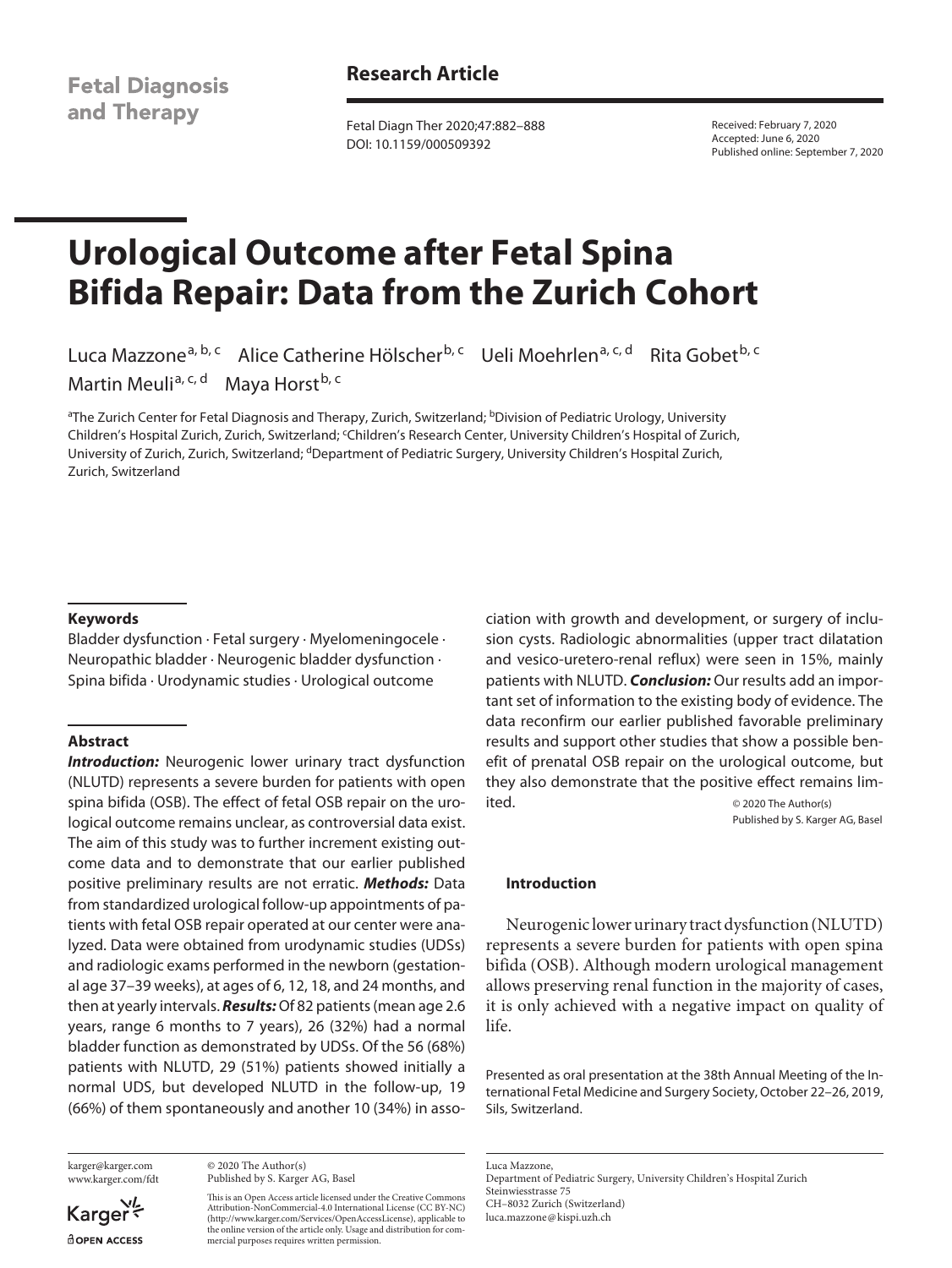

**Fig. 1.** Columns visualize the proportion of patients with normal bladder function to those with NLUTD at each follow-up appointments. The proportion becomes less representative in the older

age groups due to the decreasing number of patients. NLUTD, neurogenic lower urinary tract dysfunction; UDSs, urodynamic studies.

<span id="page-1-2"></span><span id="page-1-1"></span><span id="page-1-0"></span>In the last years, in utero repair of OSB has become a treatment option for selected patients [\[1](#page-6-0)]. The rationale for in utero repair is the preservation of neurologic function by protecting the spinal cord from secondary damage during gestation [\[2](#page-6-1)]. While the MOMS trial demonstrated [\[3\]](#page-6-2) (and our center delivered confirmative data [\[1\]](#page-6-0)) that fetal OSB repair indeed is able to preserve neurologic lower extremity function and dramatically decreases rates of shunt-dependent hydrocephalus, the effect on the urological outcome remains unclear. Several studies on the urological outcome after in utero OSB repair were published [[4–](#page-6-3)[1](#page-6-0)[7](#page-6-4)], however reporting controversial results. The aim of this study was to further increment urological outcome data by analyzing our own cohort of patients who underwent in utero OSB repair, and to demonstrate that our earlier published positive preliminary results [[7](#page-6-4)] are permanent.

#### <span id="page-1-3"></span>**Material and Methods**

Data of 82 pediatric patients who underwent in utero OSB repair performed at the Zurich Center for Fetal Diagnosis and Therapy (www.swissfetus.ch) and who had at least a follow-up of 6 months were analyzed. The Zurich Spina Bifida Center provides a standardized follow-up for all patients operated at our institution, and follow-up data are collected prospectively using a registry created with REDCap. Urological follow-up exams include detailed history of micturition pattern, clean intermittent catheterization (CIC), anticholinergic use, urinary tract infections (UTIs), urodynamic studies (UDSs), and renal ultrasound at all appointments. VCUG is obtained as baseline at the initial work-up and when clinically indicated.

<span id="page-1-4"></span>We analyzed the data obtained from exams performed in the first 2 weeks of life (corrected for prenatal birth after a gestational age of 37 weeks), at 6, 12, 18, and 24 months, and then at yearly intervals. Further, history of postnatal spinal cord surgery was extracted from the registry. UDSs were performed in a standardized way according to the International Children's Continence Society [\[1](#page-6-0)[8](#page-6-5)] as described earlier elsewhere [[7](#page-6-4)]. Based on micturition behavior and UDS findings, normal bladder was defined by the presence of a stable detrusor during filling, detrusor contraction leading to voiding, normal compliance, normal capacity for age, normal bladder sensation in older children, and no residual urine. Patients were treated according to current guidelines [\[1](#page-6-0)[9](#page-6-6), [2](#page-6-1)0].

#### <span id="page-1-5"></span>**Results**

Eighty-two patients (mean age 2.6 years, range 6 months to 7 years, 59 females, 33 males) were analyzed. Twenty-six (32%) of these 82 patients showed a normal UDS at their last exam. In the newborn period, UDS was normal in 66% (54/82). At age 6 months, the UDS demonstrated in 51% (41/81) a normal bladder function. Of the patients who went through the first-year follow-up, 43% (35/81) had a normal bladder function, and of the ones who went through the second-year follow-up, 34% (20/58) had a normal bladder function. Thirty-five pa-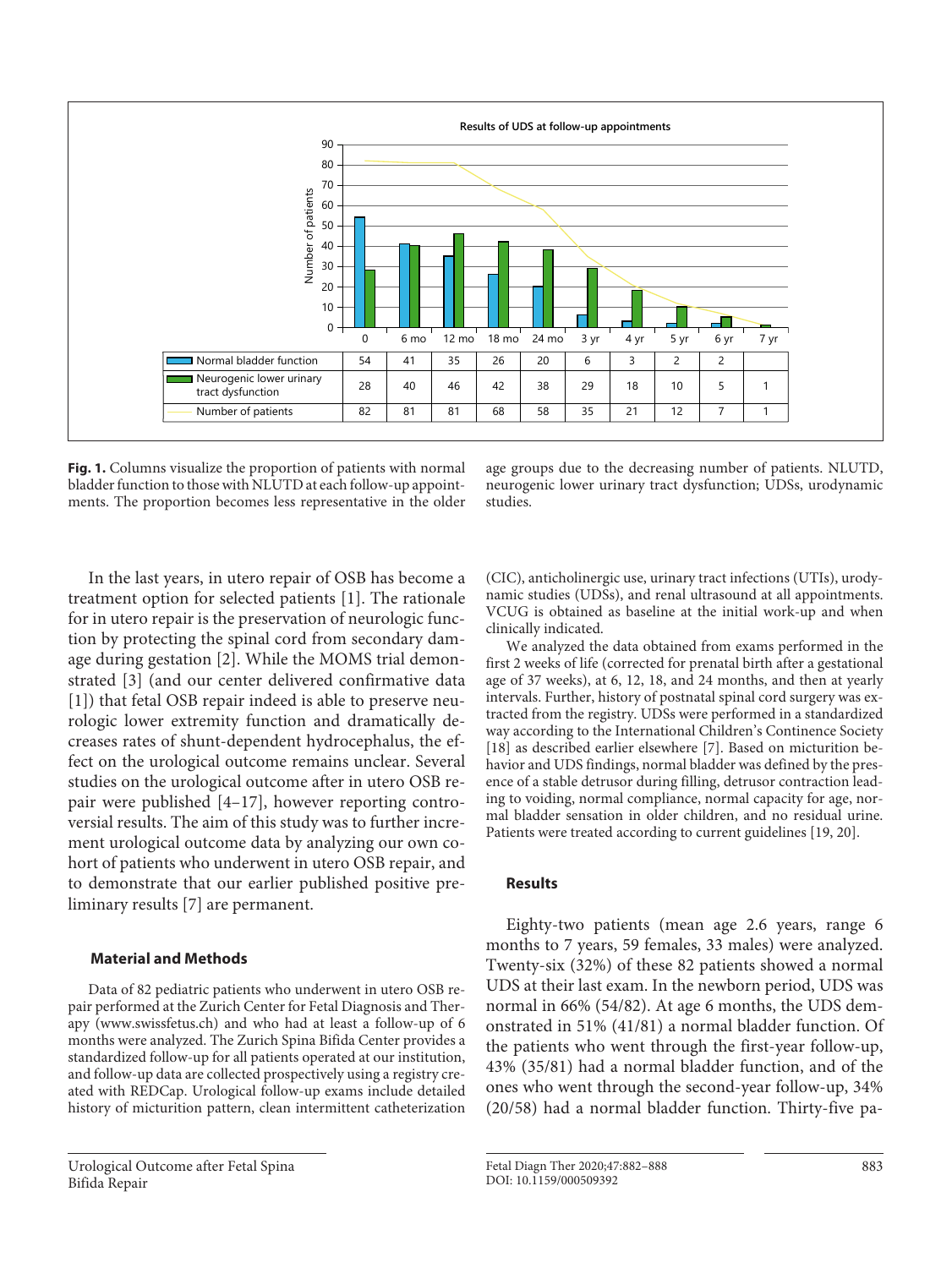

Mazzone/Hölscher/Moehrlen/Gobet/ Meuli/Horst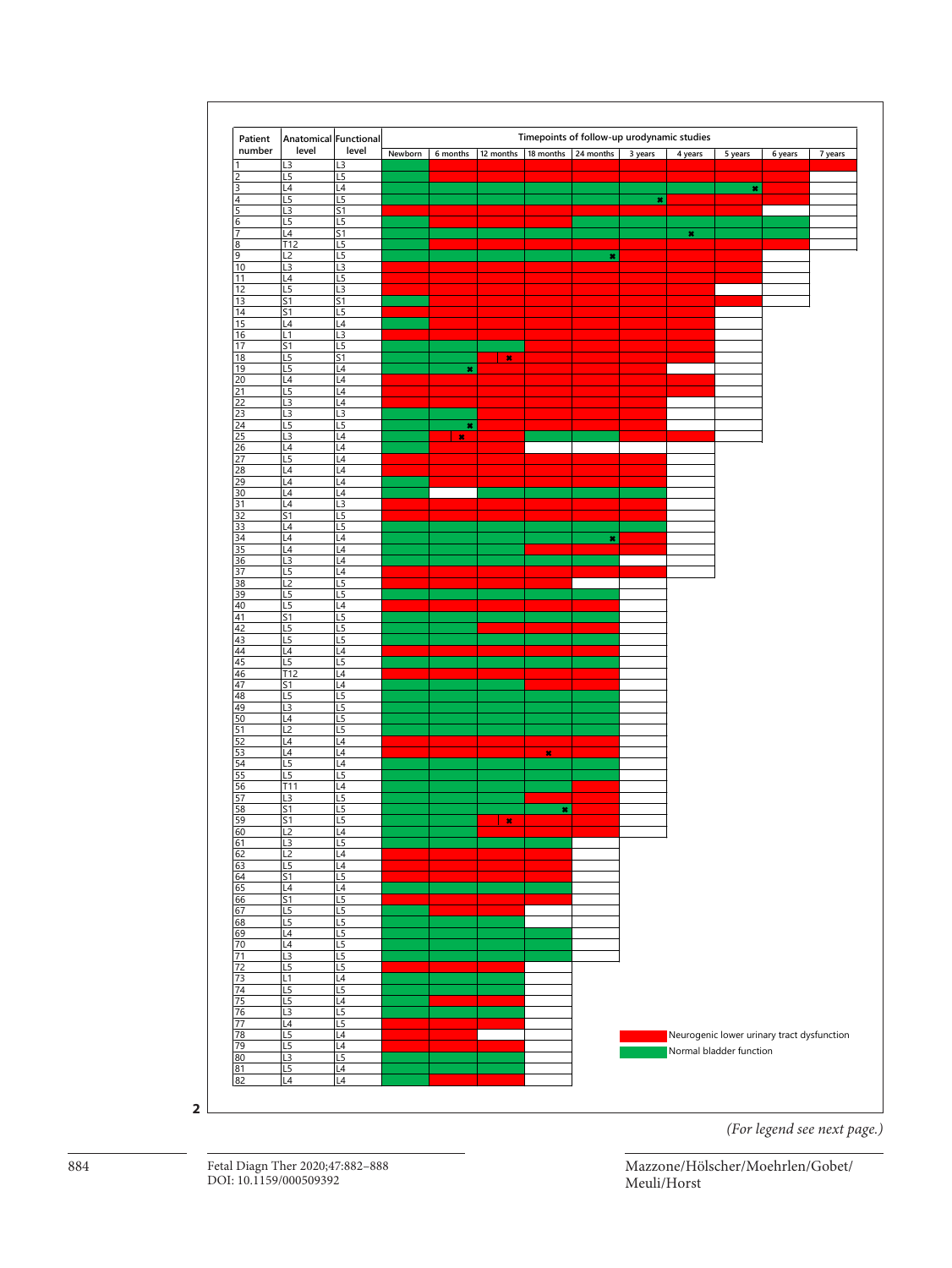tients had undergone the 3-year follow-up, and the percentage of patients with normal bladder function was 17% (6/35). The 3 patients who were older than 4 years and demonstrated a normal UDS voided volitionally with dry intervals. One of these 3 patients developed NLUTD after inclusion cyst resection and required thereafter CIC and anticholinergic medication (see below). Figure 1 depicts the number of patients who went through each follow-up exam and the distribution of patients with normal bladder and NLUTD.

The dynamics of neurourologic changes are illustrated in Figure 2. It lists all 82 patients in chronological order with the respective UDS results from each follow-up appointment. 23% (19/82) had initially a normal bladder function but showed in the follow-up a spontaneous deterioration to NLUTD (14 within the first 12 months, 4 between 12 and 18 months, and 1 between 18 and 24 months). Another 12% (10/82) developed NLUTD in association with inclusion cysts (at the mean age of 2.0 years, range 8–65 months). In 3.6% (3/82), neurourolog-



**Fig. 3. a** Patients with normal UDSs showed rarely radiologic changes such as upper tract dilatation, VUR, and bladder wall thickening. The diagram indicates numbers of patients at each interval found with radiologic changes. **b** In contrast to patients with normal UDSs (**a**), patients with NLUTD showed more frequently radiologic changes. NLUTD, neurogenic lower urinary tract dysfunction; UDS, urodynamic study; VUR, vesico-uretero-renal reflux.

**Fig. 2.** Dynamics of neurourologic changes. All patients are listed in chronological order with the respective UDS results from each follow-up appointment. Twenty-nine patients who had initially a normal UDS showed in the follow-up a NLUTD. The asterisks indicate neurosurgical resections of inclusion cysts. Note that of the 12 patients with resection of inclusion cysts, 7 had a normal bladder function up to the intervention, while in 3 patients, new occurrence of NLUTD prompted inclusion cyst resection. None of these 10 patients regained normal bladder function. The anatomic level in the table was retrieved from the first postnatal MRI and is defined by the first dysraphic vertebra. The functional level in the table is the first one diagnosed by a pediatric neurologist. The functional level may vary throughout the follow-up. NLUTD, neurogenic lower urinary tract dysfunction; UDS, urodynamic study.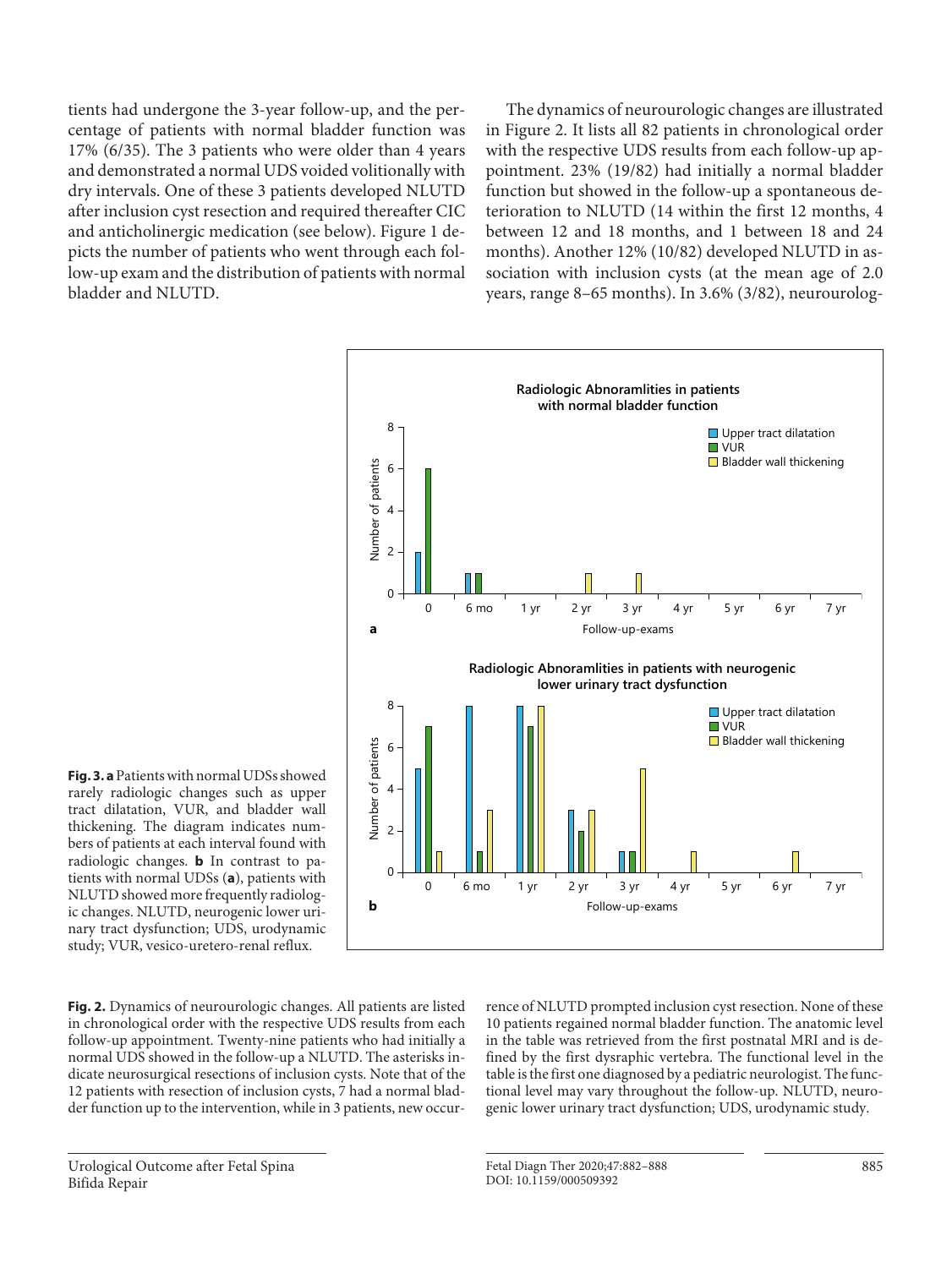#### **Table 1.** Summary of NLUTD treatments

| Therapy of NLUTD ( $N = 56,68\%$ )          |    | $\frac{0}{0}$ |
|---------------------------------------------|----|---------------|
| CIC only                                    | 12 | 14            |
| $CIC + anticholinergic therapy$             | 42 | 51            |
| + Intradetrusor botulinum A toxin injection |    | 8.5           |
| Ureterocutaneostomy                         |    | 1.2.          |
| Vesicostomy                                 |    | 1.2.          |
| Continence surgery (sling)                  |    | 12            |

CIC, clean intermittent catheterization; NLUTD, neurogenic lower urinary tract dysfunction.

ic deterioration preceded diagnosis and neurosurgical resection of inclusion cysts. In 8.5% (7/82), NLUTD developed only after neurosurgical inclusion cyst resection; before surgery, the bladder function had been normal. None of these patients regained normal bladder function. One additional patient (1.2%) regained normal bladder function after cyst resection (at the age of 4.9 years) and after an initial period of spinal shock. Febrile urinary tract infections occurred in 27 patients (33%). All but 3 were patients with NLUTD.

The frequency of abnormal radiologic findings such as vesico-uretero-renal reflux (VUR), upper tract dilatation, and bladder wall thickening is reported in Figure 3a and b. These abnormalities mainly occurred in patients with NLUTD (Fig. 3b). Additional urological findings in our cohort were posterior urethral valves  $(n = 1)$ , hypodysplastic kidneys ( $n = 3$ ), and distal hypospadias ( $n = 1$ ).

Treatment of NLUTD offered to our patients included CIC, anticholinergic therapy, and intradetrusor botulinum A toxin injection, ureterocutaneostomy, vesicostomy, and continence surgery. Details are reported in Table 1.

#### **Discussion**

The study presented here indicates that fetal OSB repair may have a positive effect on the lower urinary tract function, albeit limited. We found a higher percentage of patients with normal bladder function than percentages known from the literature after postnatal repair. In our cohort, 66% (54/82) newborns showed a normal UDS, while in newborns who had undergone postnatal OSB repair, UDSs were reported normal only in 12% [\[2](#page-6-1)[1\]](#page-6-0) to 32% [\[22,](#page-6-1) [2](#page-6-1)[3](#page-6-2)]. Yet, a matter of concern is the finding that the percentage of normal bladder function decreases quite dramatically with time. In our cohort, the percentage of normal UDSs diminished from the mentioned 66%

(54/82) to 51% (42/82) at 6 months and 43% (35/81) at 1 year. Moreover, 23% (19/82) who had initially a normal bladder function developed spontaneously NLUTD during follow-up (74% in the first year). In addition, 12% (10/82) exhibited NLUTD in association with the development and surgery of inclusion cysts (at the mean age of 2.0 years). (We have reported earlier on the unexpectedly high occurrence of inclusion cysts after fetal OSB repair with loss of neurologic function [\[2](#page-6-1)[4\]](#page-6-3).)

Changes in neurourologic status in the follow-up have also been described in patients with postnatal OSB repair. Sillén et al. [[22](#page-6-1)] investigated infants with postnatal OSB repair urodynamically 3 times during their first year of life: changes in the urodynamic pattern occurred mainly in the first 4 months, and the main feature was an increase of detrusor activity, seen in 40% of the infants. Spindel et al. [\[2](#page-6-1)[5\]](#page-6-7) noted neurourologic changes in 37% (29/79) of patients, usually occurring within the first 12 months, with 18% (15/79) showing deterioration. Nevertheless, despite the decreasing percentage of normal bladder function with age, we still found a higher number of patients with normal UDSs at older ages than patients with postnatal care. At the age of 3 years and older, 17% (6/35) of patients had normal UDSs. After postnatal OSB repair, normal bladder function was found in 5% of patients beyond the age of toilet training [[2](#page-6-1)[6](#page-6-8)].

Radiologic abnormalities of the upper tract (upper tract dilatation and VUR) are aftermaths of unfavorable urodynamics (high-risk bladders with poor compliance, high leak point pressures, and hyperactivity), marking deterioration of the upper urinary tract [[20](#page-6-1), [22\]](#page-6-1). In our cohort, radiologic abnormalities (upper tract dilatation and VUR) were seen in 15% of the patients, and these were, as expected, mainly patients with NLUTD. This small percentage might indirectly support a positive effect of fetal OSB repair on the lower urinary tract. After postnatal OSB repair, hydronephrosis and VUR have been found in higher percentages (7–30% [[2](#page-6-1)[7](#page-6-4)] and 20% [[2](#page-6-1)[7](#page-6-4)] to 35% [[22](#page-6-1)]). Sillén et al. [[22](#page-6-1)] who diagnosed VUR in 35% (12/34) demonstrated the strong correlation between VUR and unfavorable urodynamics. However, in patients with postnatal OSB repair, upper tract dilatation may initially also be secondary to temporary urinary retention due to spinal shock.

Overall, in comparison to patients with postnatal OSB repair, the higher percentage of normal bladder function and low percentage of radiologic abnormalities found in our cohort across the different ages are promising. Our actual results confirm in part our short-term results published previously [\[7](#page-6-4)]. There, prospective comparison of 8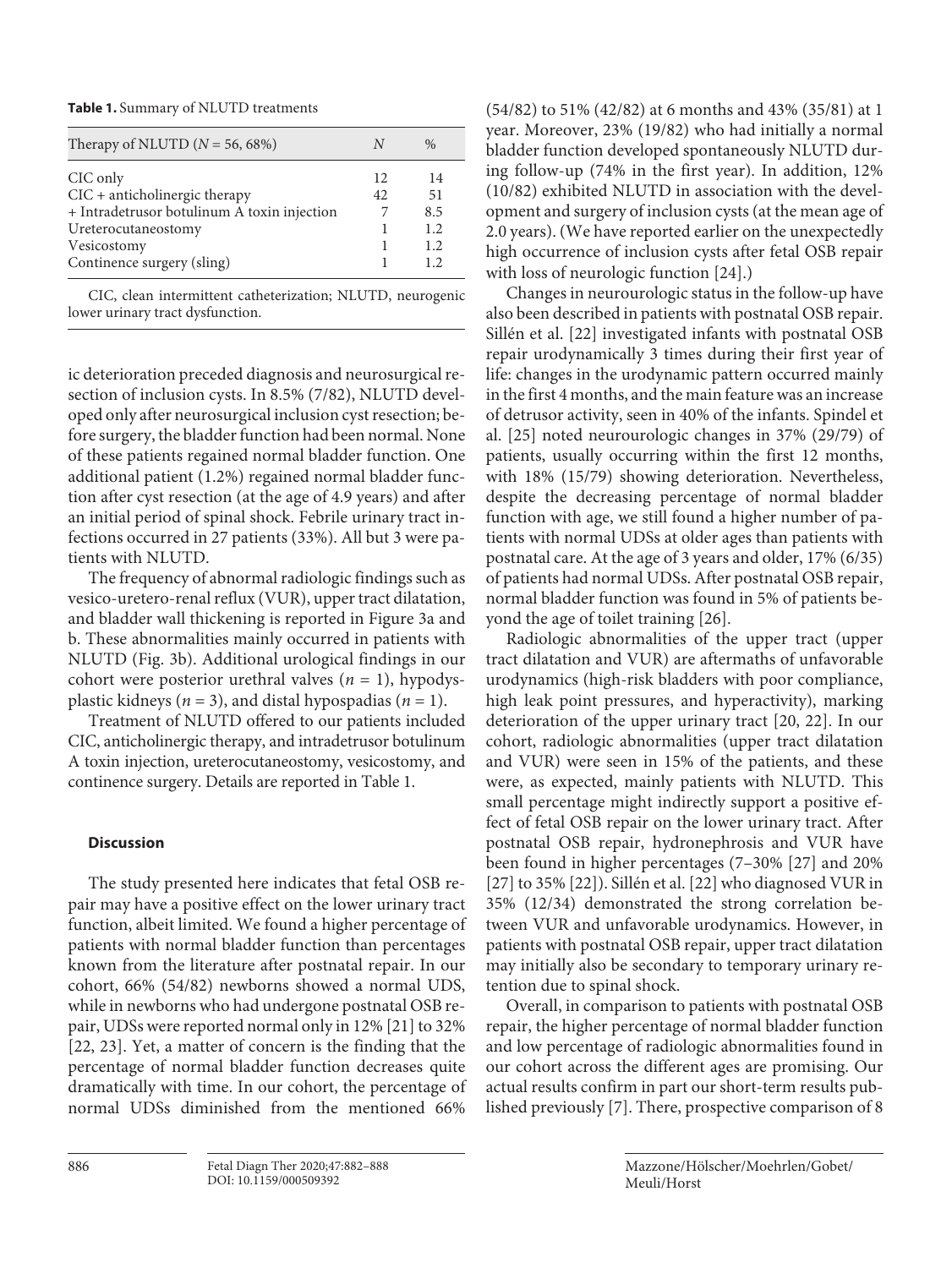patients each with prenatal versus postnatal repair showed at age 2 years that only 50% of the prenatal surgery patients, but 100% of postnatal surgery patients, had lower urinary tract dysfunction ( $p = 0.077$ ). The latter had also more bladder trabeculation and thicker bladder walls, while the former required significantly less CIC and anticholinergic medication.

Only few other studies described a positive urologic impact of fetal OSB repair. Carr et al. [[6\]](#page-6-8) reported on a 5-year follow-up of patients undergoing prenatal closure before the MOMS trial; 18.5% of fetal surgery patients demonstrated volitional voiding and continence, compared with 8.3% of patients in a historical group of postnatally repaired patients. Brock et al. [\[5](#page-6-7)] reported the results of the urological outcome in the MOMS patients (prenatal and postnatal surgery groups) in a first study published in 2015 [[4\]](#page-6-3) with data obtained at 30 months of age and in a second one published in 2019 with a mean follow-up of 7.4 years. In this last one, patients of the prenatal group showed more frequently spontaneous voiding (24 vs. 4%, *p* < 0.001) and required less CIC (62 vs. 87%, *p* < 0.001). Further, the prenatal group was on less bladder medication at the last follow-up. Interestingly, and in contrast to our study, videourodynamics or findings on renal/bladder ultrasound were, aside from a larger post-void residual urodynamic catheterization volume in postnatally operated patients, not statistically different. Pastuszka et al. [\[1](#page-6-0)[7](#page-6-4)] evaluated 36 patients with prenatal repair and 36 patients with postnatal repair, all treated at the same center with the same management after birth. As in Brock's study, but in contrast to our findings, urodynamics and imaging studies showed no differences between the groups. However, the authors concluded that prenatal OSB repair ensures statistically significant improvement of the degree of social urinary continence, reducing the risk of UTI and constipation.

On the other hand, several studies suggested little benefit of prenatal OSB repair concerning the urinary tract. The group of Macedo published several studies [[1](#page-6-0)[2](#page-6-1), [1](#page-6-0)[4,](#page-6-3) [1](#page-6-0)[5](#page-6-7), [2](#page-6-1)[8](#page-6-5), [2](#page-6-1)[9](#page-6-6)] of prospectively followed up patients with prenatal OSB repair and a high incidence of abnormal bladder patterns. In an analysis of 100 patients [[1](#page-6-0)[5](#page-6-7)], only 15% showed a normal bladder profile at a mean age of 5.8 months (median 4 months). This low percentage strongly contrasts with the results of our cohort. Moreover, 5 other retrospective observational studies showed no significant improvements in lower urinary tract function after fetal OSB repair [[8](#page-6-5)–[11,](#page-6-0) [1](#page-6-0)[6](#page-6-8)]. However, these studies had serious limitations such as selection or treatment bias, the retrospective and non-controlled study design, and different outcome measurements.

The main limitation of the present study is that it is based prevalently on UDSs in infants and toddlers. Performing and interpreting UDSs in this age group is notoriously difficult as is comparison of results among studies. Also, only few patients are clearly beyond the toilet training period, and not only the rates of normal bladder function with normal urodynamic patterns but also volitional voids and dry intervals cannot be determined. Further, these older age groups are too small to draw conclusions. However, this study has the strength to analyze a large number of patients and to rely on a cohort with a standardized, almost gapless, prospective follow-up, done by a team of highly qualified and experienced examiners.

Future studies will have to reexplore the urological outcome when the cohort of children aged 6–7 years has become bigger. Other studies will have to investigate on which patients actually benefit from prenatal OSB repair and why, and on how these benefits can be further improved. In conclusion, we produce sound evidence for a clear-cut, but limited, benefit of prenatal OSB repair on urologic outcomes.

## **Acknowledgement**

We are thankful for the Stefan Schauer family's interest and support of our work.

# **Statement of Ethics**

The study complies with the guidelines for human studies and was conducted in accordance with the World Medical Association Declaration of Helsinki. The study was approved by our local Ethics Committee (KEK-ZH No. 2015-0172), and parents gave written informed consent.

## **Conflict of Interest Statement**

The authors declare no conflicts of interest.

# **Funding Sources**

There were no funding sources for this study.

## **Author Contributions**

L.M. designed the study, analyzed the data, and wrote the manuscript. A.H. obtained and analyzed the data and reviewed the manuscript. R.G., U.M., and M.M. discussed the data and reviewed the manuscript. M.H. designed the study, analyzed and discussed the data, and reviewed the manuscript.